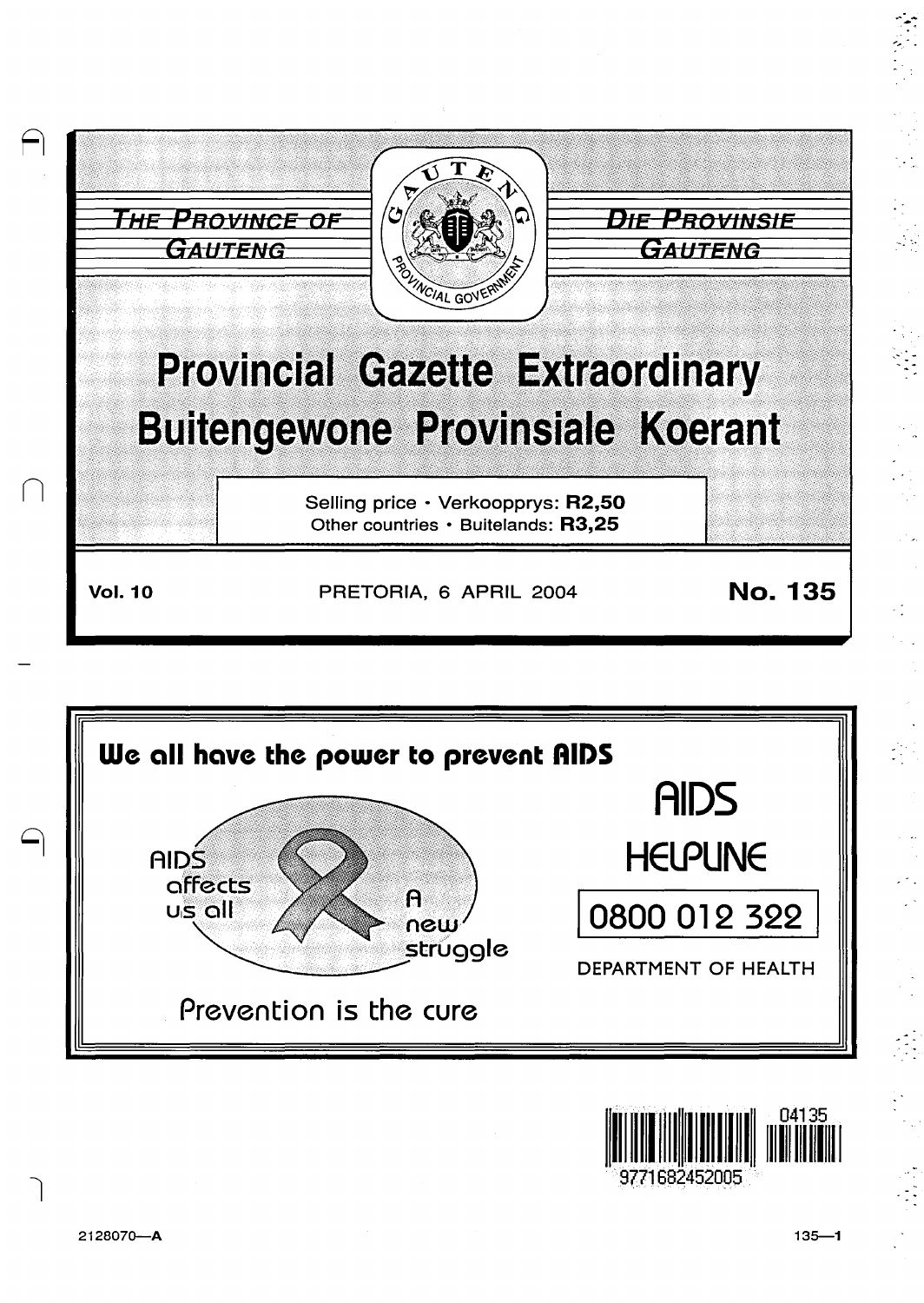' --

 $\frac{1}{2}$  .

 $\frac{1}{2}$ 

 $\ddot{\cdot}$ 

 $\frac{1}{2}$  :

 $\zeta \to$ 

 $\hat{\mathcal{L}}$  $\label{eq:2} \frac{1}{\sqrt{2}}\sum_{i=1}^{n-1}\frac{1}{\sqrt{2}}\sum_{i=1}^{n-1} \frac{1}{\sqrt{2}}\sum_{i=1}^{n-1} \frac{1}{\sqrt{2}}\sum_{i=1}^{n-1} \frac{1}{\sqrt{2}}\sum_{i=1}^{n-1} \frac{1}{\sqrt{2}}\sum_{i=1}^{n-1} \frac{1}{\sqrt{2}}\sum_{i=1}^{n-1} \frac{1}{\sqrt{2}}\sum_{i=1}^{n-1} \frac{1}{\sqrt{2}}\sum_{i=1}^{n-1} \frac{1}{\sqrt{2}}\sum_{i=1$ 

 $\hat{\beta}$  $\hat{\mathcal{E}}_{\text{eff}}$  $\mathbb{R}^{2}$  .  $\frac{1}{2}$  .

 $\begin{array}{c} \frac{1}{2} \\ \frac{1}{2} \end{array}$ 

 $\mathbb{R}^2$  $\sim$ 

 $\mathcal{L}_{\mathcal{A}}$ 

|     | <b>CONTENTS • INHOUD</b>                                                                                 |             |                |
|-----|----------------------------------------------------------------------------------------------------------|-------------|----------------|
| No. |                                                                                                          | Page<br>No. | Gazette<br>No. |
|     | <b>LOCAL AUTHORITY NOTICE</b>                                                                            |             |                |
| 601 | Town-planning and Townships Ordinance (15/1986): Ekurhuleni Metropolitan Municipality: Declaration as an | з           | 135            |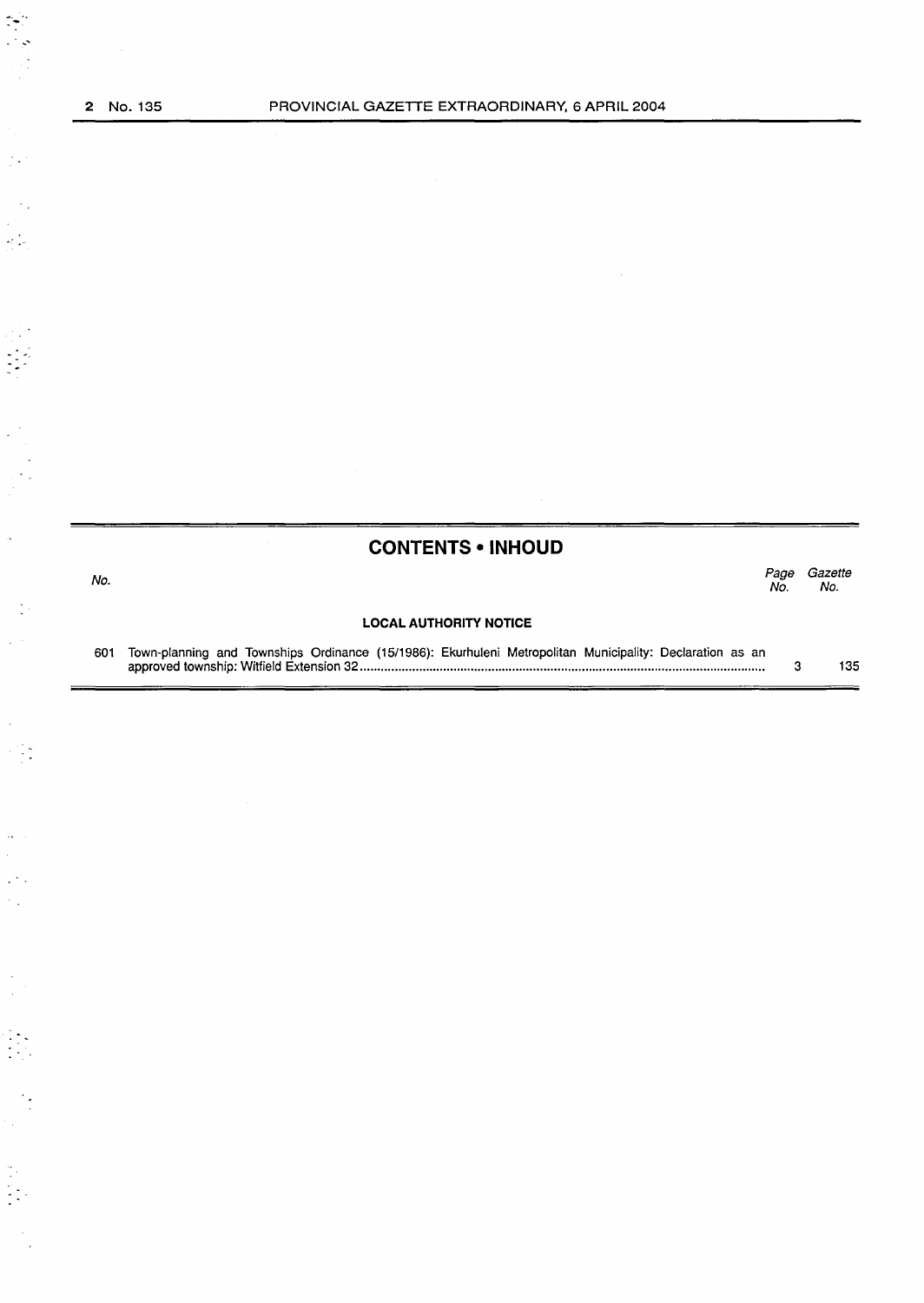$\frac{1}{2}$  .

 $\frac{1}{2}$  :

 $\frac{1}{2}$  ,  $\frac{1}{2}$ 

 $\epsilon_{\rm{eff}}$  :

# **LOCAL AUTHORITY NOTICE**

## **LOCAL AUTHORITY NOTICE 601**

#### **EKURHULENI METROPOLITAN MUNICIPALITY PROPOSED WITFIELD EXTENSION 32 TOWNSHIP: DECLARATION AS AN APPROVED TOWNSHIP AND AMENDMENT OF THE BOKSBURG TOWN-PLANNING SCHEME, 1991**

In terms of the provisions of section 103(1) of the Town-planning and Townships Ordinance, 1986, the Ekurhuleni Metropolitan Municipality hereby declares Witfield Extension 32 township, situated on Portion 391 (a portion of Portion 348) of the farm Driefontein 85 IR, to be an approved township, subject to the conditions set out in the schedule hereto.

#### **SCHEDULE**

Conditions under which the application made by RYCKLOF-BELEGGINGS (PROPRIETARY) LIMITED in terms of the provisions of the Town-planning and Townships Ordinance, 1986 (Ordinance 15 of 1986) for permission to establish a township on Portion 391 (a portion of Portion 348) of the farm Driefontein 85 IR, has been approved.

1. CONDITIONS OF ESTABLISHMENT

## 1.1 NAME The name of the township shall be Witfield Extension 32.

- 1.2 DESIGN The township shall consist of the erven as indicated on General Plan S.G. No. 7503/2003.
- 1.3 DISPOSAL OF EXISTING CONDITIONS OF TITLE All erven shall be made subject to existing conditions of title and servitudes, if any, including the reservation of rights to minerals.
- 1.4 ACCESS No ingress from National Road N12 to Erven 721, 722 and 723 in the township and no egress to National Road N12 from Erven 721, 722 and 723 in the township shall be allowed.
- 1.5 OBLIGATIONS IN REGARD TO ENGINEERING SERVICES The township owner shall within such period as the local authority may determine, fulfill its obligations in respect of the provision and the installation of engineering services as previously agreed upon between the township owner and the local authority.
- 1.6 REMOVAL OR REPLACEMENT OF MUNICIPAL SERVICES If, by reason of the establishment of the township it becomes necessary to remove or replace any existing municipal services, the cost thereof shall be borne by the township owner.
- 1.7 DEMOLITION OF BUILDINGS AND STRUCTURES The township owner shall at its own expense cause all existing buildings and structures situated within the building line reserves, side spaces or over common boundaries to be demolished to the satisfaction of the local authority within a period of six (6) months from the date of publication of this notice.

#### 1.8 ACCEPTANCE AND DISPOSAL OF STORM-WATER The township owner shall arrange for the drainage of the township to fit in with that of National Road N 12 and all storm-water running off or being diverted from the road to be received and disposed of to the satisfaction of the South African National Roads Agency.

- 1.9 ERECTION OF FENCE OR OTHER PHYSICAL BARRIER The township owner shall at its own expense erect a fence or other physical barrier all along the northern boundary of Erven 721, 722 and 723 in the township, to the satisfaction of the local authority, within six (6) months from the date of publication of this notice, and the township owner shall maintain such fence or physical barrier in good order and repair until this obligation is taken over by the local authority.
- 2. CONDITIONS OF TITLE The erven in the township shall be subject to the following conditions imposed by the local authority in terms of the provisions of the Town-planning and Townships Ordinance, 1986:-

 $\sim 100$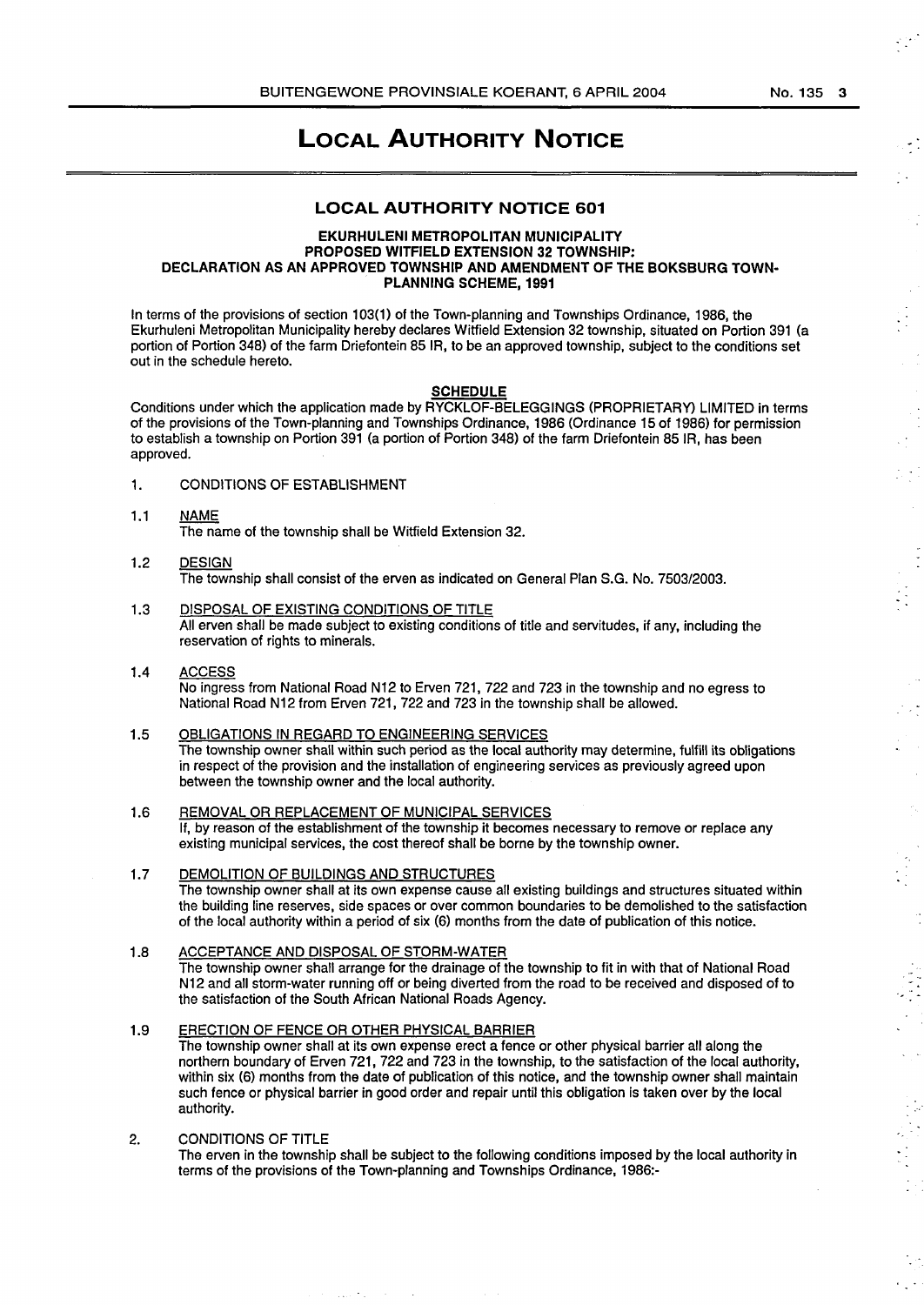## 2.1 ALL ERVEN

- (a) The erf is subject to a servitude, 2 m wide, in favour of the local authority, for sewerage and other municipal purposes, along any two boundaries other than a street boundary, and in the case of a panhandle erf, an additional servitude for municipal purposes, 2 m wide, across the access portion of the erf, when required by the local authority: Provided that the local authority may dispense with any such servitude.
- (b) No building or other structure may be erected within the aforesaid servitude area, and no largerooted trees may be planted within the area of such servitude or within 2 m thereof.
- (c) The local authority shall be entitled to deposit temporarily on the land adjoining the aforesaid servitude such material as may be excavated by it during the course of the construction, maintenance or removal of such sewerage mains and other works as it, in its discretion, may deem necessary, and shall further be entitled to reasonable access to the said land for the aforesaid purpose, subject to any damage done during the process of the construction, maintenance or removal of such sewerage mains and their works, being made good by the local authority.

#### 2.2 ERF 722

The erf is subject to a servitude for substation and other municipal purposes in favour of the local authority as indicated on the general plan.

The Ekurhuleni Metropolitan Municipality hereby in terms of the provisions of section 125(1) of the Townplanning and Townships Ordinance, 1986, declares that it has adopted an amendment scheme being an amendment to the Boksburg Town Planning Scheme, 1991 relating to the land included in Witfield Extension 32 township. A copy of the said town-planning scheme as adopted is open for inspection at all reasonable times at the office of the Area Manager: Development Planning, Civic Centre, Boksburg and the office of the Head of Department, Department Development Planning and Local Government, Gauteng Provincial Government, Johannesburg. The said amendment is known as Boksburg Amendment Scheme 1081.

#### PAUL MAVI MASEKO CITY MANAGER CIVIC CENTRE **BOKSBURG** 5APRIL2004 Notice No. 24/2004 14/19/3/W1/32 (TN) 14/21/1/1081 (TN)

## PLAASLIKE BESTUURSKENNISGEWING 601

#### EKURHULENI METROPOLITAANSE MUNISIPALITEIT VOORGESTELDE DORP WITFIELD UITBREIDING 32 VERKLARING TOT GOEDGEKEURDE DORP EN WYSIGING VAN DIE BOKSBURG DORPSBEPLANNINGSKEMA, 1991

Ingevolge die bepalings van artikel 103(1) van die Ordonnansie op Dorpsbeplanning en Dorpe, 1986, verklaar die Ekurhuleni Metropolitaanse Munisipaliteit hierby die dorp Witfield Uitbreiding 32 gelee op Gedeelte 391 ('n gedeelte van Gedeelte 348) van die plaas Driefontein 85 IR, tot 'n goedgekeurde dorp, onderworpe aan die voorwaardes uiteengesit in die bygaande bylae.

## BYLAE

Voorwaardes waarop die aansoek gedoen deur RYCKLOF-BELEGGSINGS (PROPRIETARY) LIMITED ingevolge die bepalings van die Ordonnansie op Dorpsbeplanning en Dorpe, 1986 (Ordonnansie 15 van 1986) om toestemming om 'n dorp op Gedeelte 391 ('n gedeelte van Gedeelte 348) van die plaas Driefontein 85 IR, te stig, toegestaan is.

#### 1. STIGTINGSVOORWAARDES

1.1 NAAM Die naam van die dorp is Witfield Uitbreiding 32.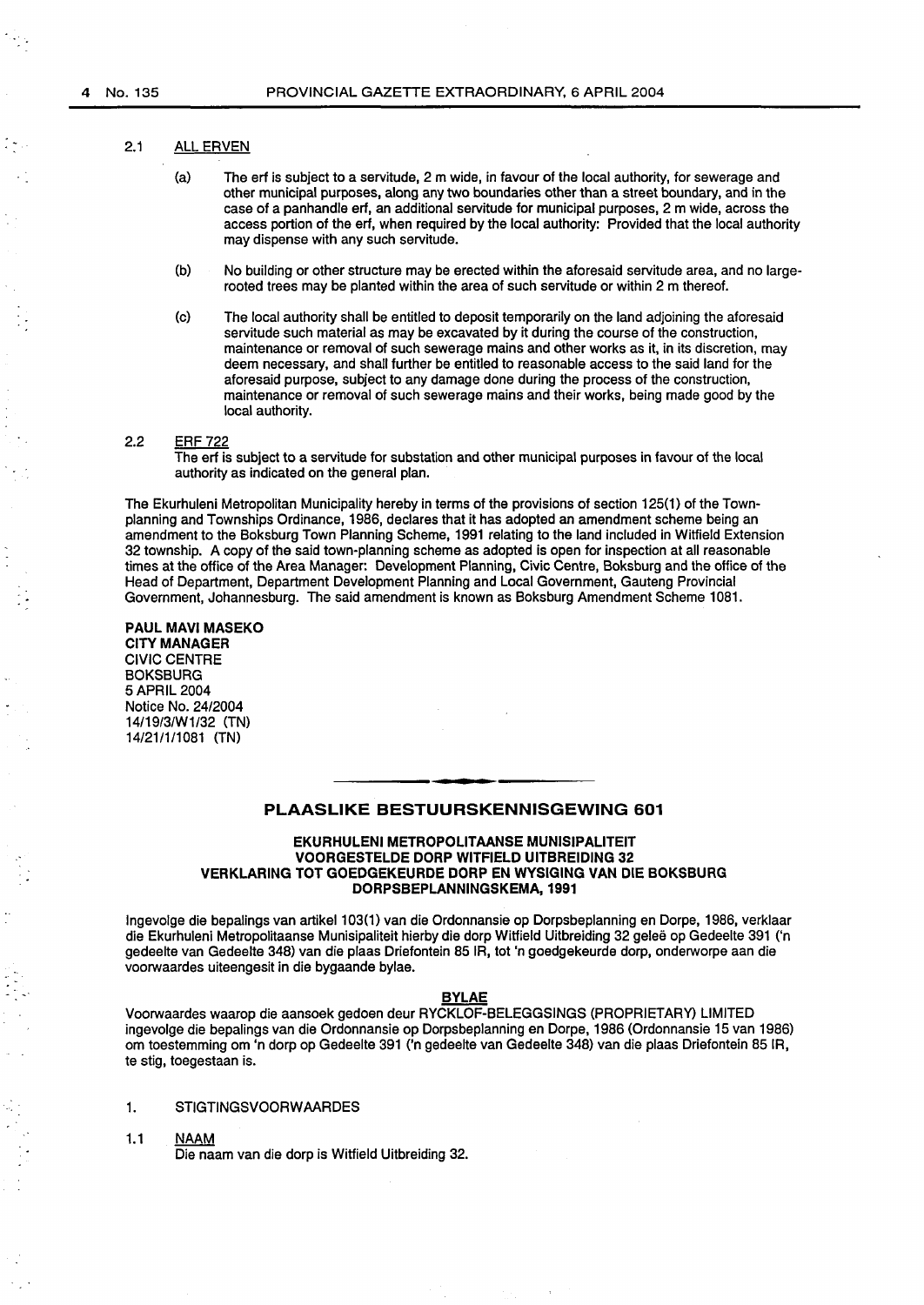## 1.2 ONTWERP

Die dorp bestaan uit die erwe soos aangedui op Algemene Plan S.G. nr. 7503/2003.

- 1.3 BESKJKKJNG OOR BESTAANDE TITELVOORWAARDES Aile erwe sal onderworpe gemaak word aan bestaande titelvoorwaardes en serwitute, indian enige, met inbegrip van die regte op minerale.
- 1.4 INGANG Geen toegang vanaf Nasionale Pad N12 na Erwe 721, 722 en 723 in die dorp en geen uitgang vanaf Erwe 721, 722 en 723 in die dorp na Nasionale Pad N12 word toegelaat nie.
- 1.5 VERPLIGTINGE MET BETREKKING TOT INGENIEURSDIENSTE Die dorpseienaar moet, binne sodanige tydperk as wat die plaaslike bestuur mag bepaal, sy verpligtinge met betrekking tot die voorsiening en installering van ingenieursdienste soos voorheen ooreengekom tussen die dorpseienaar en die plaaslike bestuur, nakom.
- 1.6 VERWYDERING OF VERVANGING VAN MUNISIPALE DIENSTE lndien dit, as gevolg van die stigting van die dorp, nodig word om enige bestaande munisipale dienste te verwyder of te vervang, moet die koste daarvan deur die dorpseienaar gedra word.
- 1.7 SLOPING VAN GEBOUE EN STRUKTURE Die dorpseienaar moet op eie koste alle bestaande geboue en strukture wat binne die boulynreserwes, kantruimtes, of oor gemeenskaplike grense gelee is, tot bevrediging van die plaaslike bestuur sloop, binne 'n tydperk van ses (6) maande vanaf die datum van publikasie van hierdie kennisgewing.
- 1.8 ONTVANGS EN VERSORGING VAN STORMWATER Die dorpseienaar moet die stormwaterdreinering van die dorp so reel dat dit inpas by Nasionale Pad N12 en moet die stormwater wat van die gemelde pad afloop of afgelei word, daaroor beskik en versorg, tot die bevrediging van die Suid Afrikaanse Nasionale Paaie Agentskap.
- 1.9 OPRIGTING VAN HEINING OF ANDER FISIESE VERSPERRING Die dorpseienaar moet op eie koste, 'n heining of ander fisiese versperring al langs die noordelike grens van Erwe 721, 722 en 723 in die dorp oprig, tot bevrediging van die plaaslike bestuur, binne ses (6) maande vanaf die datum van publikasie van hierdie kennisgewing en die dorpseienaar moet sodanige heining of fisiese versperring in 'n goeie toestand hou tot tyd en wyl hierdie verpligting deur die plaaslike bestuur oorgeneem is.
- 2. TITELVOORWAARDES

Die erwe is onderworpe aan die volgende voorwaardes opgele deur die plaaslike bestuur ingevolge die bepalings van die Ordonnansie op Dorpsbeplanning en Dorpe, 1986:-

- (a) Die erf is onderworpe aan 'n serwituut, 2 m breed, vir riolering en ander munisipale doeleindes, ten gunste van die plaaslike bestuur, langs enige twee grense, uitgesonderd 'n straatgrens, en in die geval van 'n pypsteelerf, 'n addisionele serwituut vir munisipale doeleindes, 2 m breed, oor die toegangsgedeelte van die erf, indien en wanneer verlang deur die plaaslike bestuur: Met dien verstande dat die plaaslike bestuur van enige sodanige serwituut mag afsien.
- (b) Geen gebou of ander struktuur mag binne die voormelde serwituutgebied opgerig word nie, en geen grootwortelbome mag binne die gebied van sodanige serwituut, of binne 'n afstand van 2 m daarvan, geplant word nie.
- (c) Die plaaslike bestuur is geregtig om enige materiaal wat deur hom uitgegrawe word tydens die aanleg, onderhoud of verwydering van sodanige rioolhoofpypleidings en ander werke wat hy na goeddunke noodsaaklik ag, tydelik te plaas op die grond wat aan die voormelde serwituut grens en voorts is die plaaslike bestuur geregtig tot redelike toegang tot gemelde grond vir die voormelde doe!, onderworpe daaraan dat die plaaslike bestuur enige skade vergoed wat gedurende die aanleg, onderhoud of verwydering van sodanige rioolhoofpypleidings en ander werke veroorsaak mag word.
- 2.2 ERF 722

Die erf is onderworpe aan 'n serwituut van substasie en ander munisipale doeleindes ten gunste van die plaaslike bestuur soos op die algemene plan aangedui.

 $\mathcal{L}$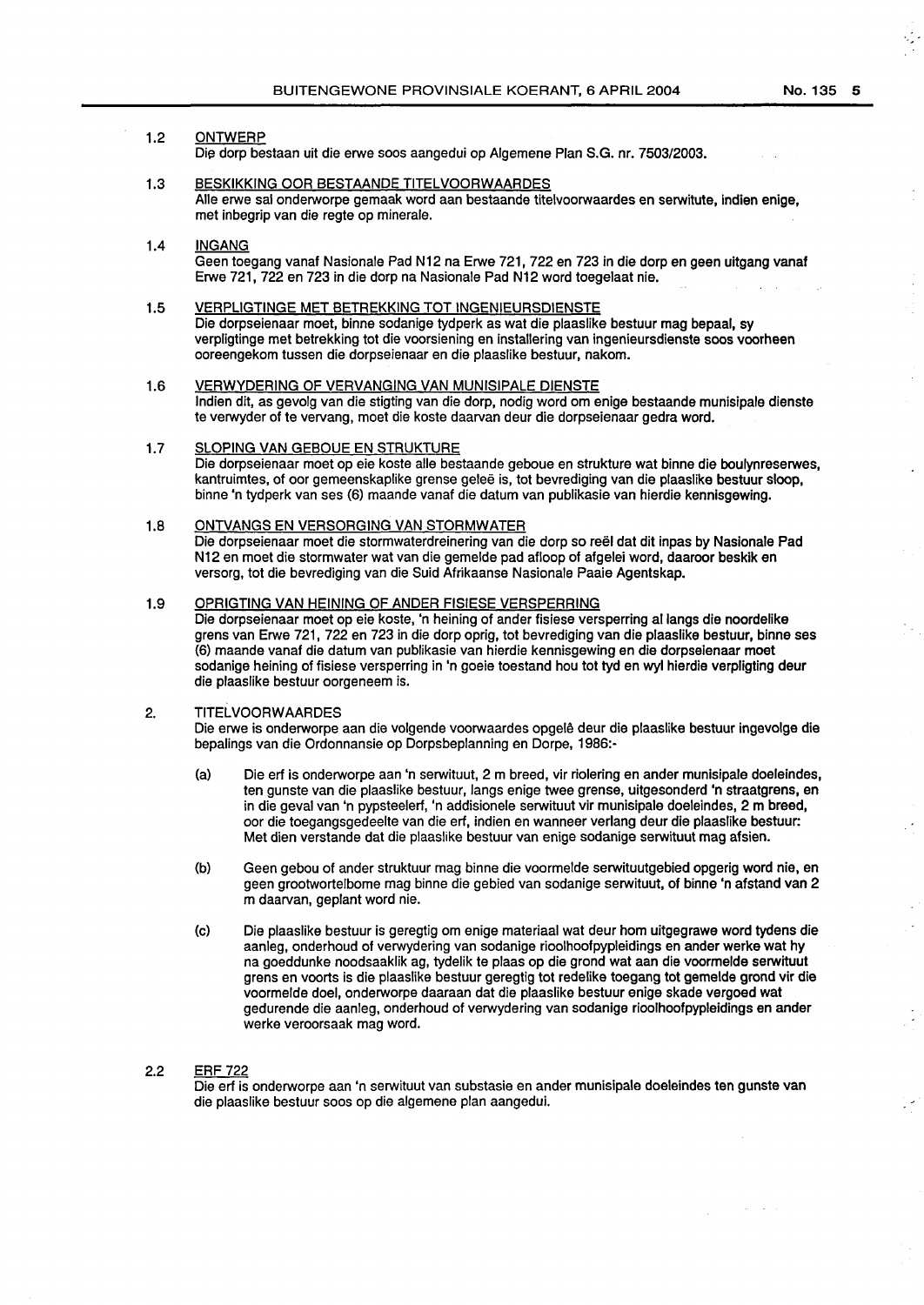Die Ekurhuleni Metropolitaanse Munisipaliteit verklaar hiermee ingevolge die bepalings van artikel 125(1) van die Ordonnansie op Dorpsbeplanning en Dorpe, 1986, dat dit 'n wysiging van die Boksburg Dorpsbeplanningskema 1991, wat betrekking het op die grand ingesluit in die dorp Witfield Uitbreiding 32 aanvaar het. 'n Afskrif van die gemelde Dorpsbeplanningskema soos aanvaar, lê te alle redelike tye ter insae in die kantoor van die Areabestuurder: Stedelike Beplanning, Burgersentrum, Boksburg en die kantoor van die Hoof van Departement, Departement Ontwikkelingsbeplanning en Plaaslike Regering, Gauteng Provinsiale Regering, Johannesburg. Die gemelde wysigingskema staan bekend as Boksburg wysigingskema 1081.

# **PAUL MAVI MASEKO**

**STADSBESTUURDER**  BURGERSENTRUM **BOKSBURG** 5APRIL 2004 Kennisgewing Nr. 24/2004 14/19/3/W1/32 (TN) 14/21/1/1081 (TN)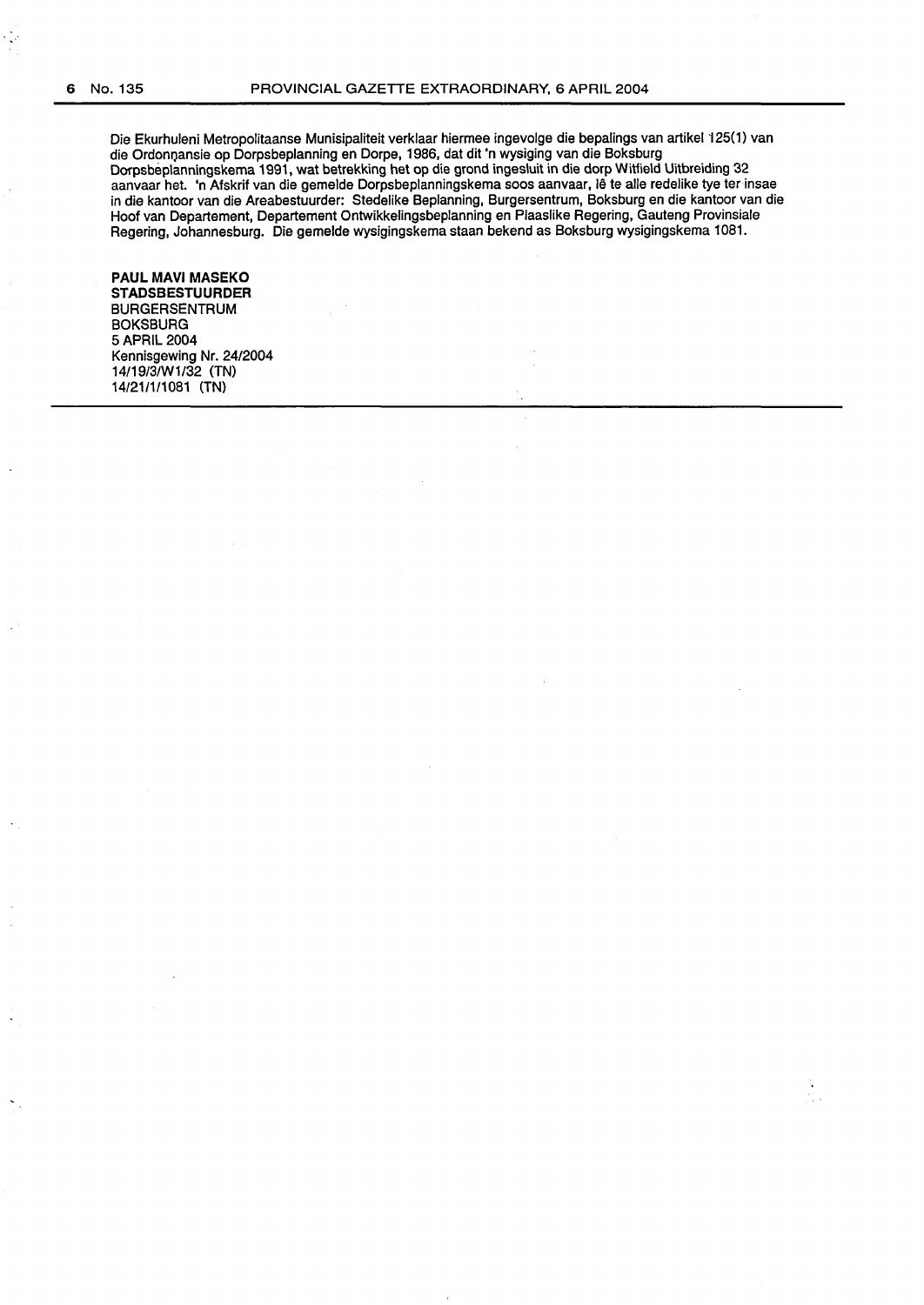

- Compilations of all Indexes pertaining to the past week's Government Gazettes
- All Provincial Gazettes- from September 1995
- Parliamentary Bills- as of January 1999
- Available in full-text, with keyword searching
- Sabinet Online scans, formats, edits and organize information for you. Diagrams and forms included as images.
- No stacks of printed gazettes all on computer. Think of the storage space you save.
- Offers Bill Tracker- complementing the SA Gazettes products.

For easy electronic access to full-text gazette info, subscribe to the SA Gazettes from Sabinet Online. Please visit us at www.sagazettes.co.za



Tel: (012) 643-9500, Fax: (012) 663-3543, Toll free: 0800 11 8595, e-mail: corporate@sabinet.co.za, www: http://corporate.sabinet.co.za